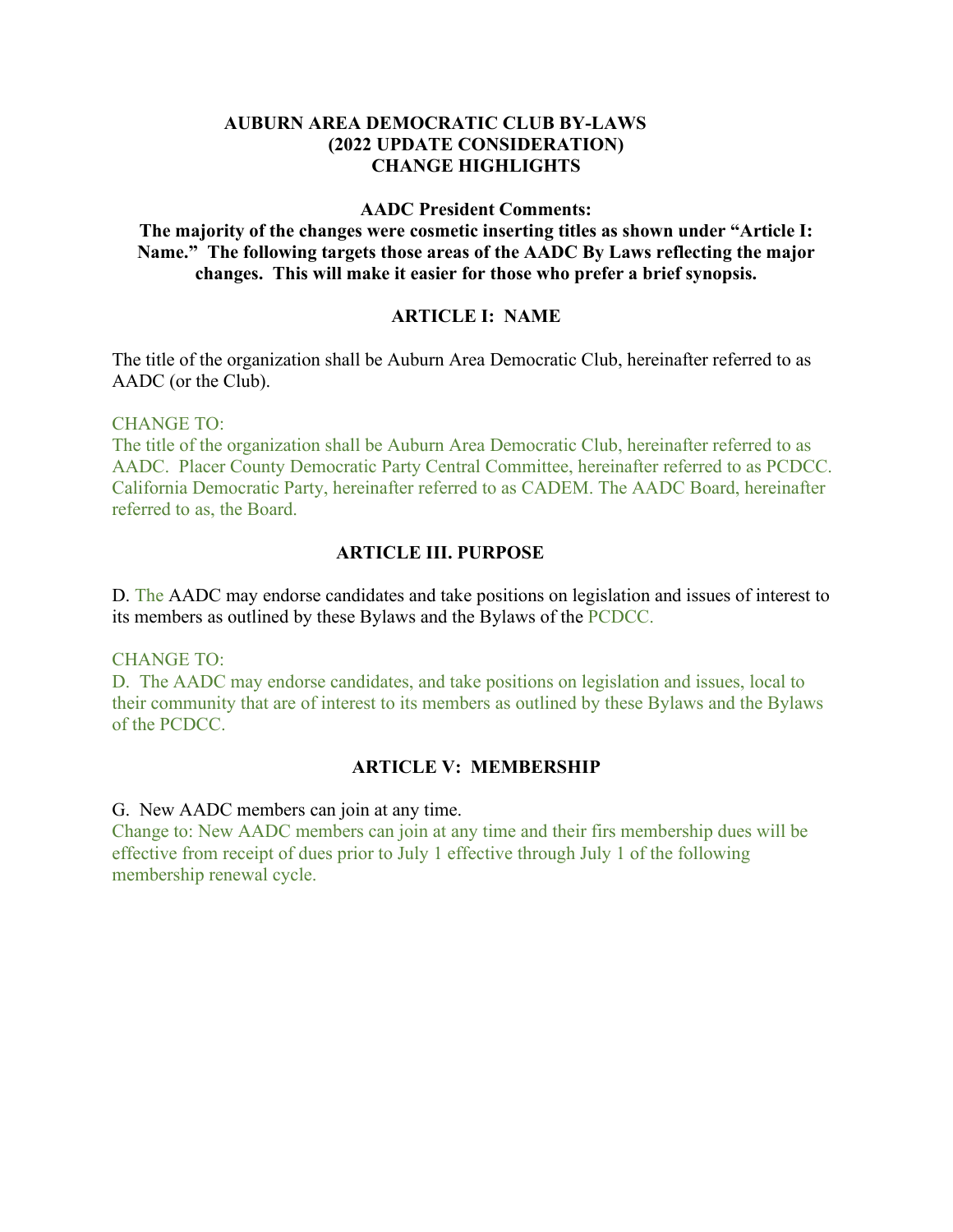# **ARTICLE VII: RULES FOR MEETINGS**

2. A quorum shall consist of 20% of the members or 15 members present at a Club meeting, whichever is less.

### CHANGE TO:

2 A quorum shall consist of 20% of the members or 15 members at a club meeting, comprised of those voting by proxy, in-person, and those attending by approved, secure audio/video media.

ADD: (Change number arrangement to 1, 2, 3).

3. Participation in Meetings by Electronic Means.

Based on convenience, or national/local emergency circumstances, the AADC President and/or AADC E-Board may opt for electronic attendance at AADC meetings or other related events. Attendance via telephone conferencing, virtual means as currently defined, or by an approved audio/video media, whereby such attendees can interact with either virtual attendees, in-person attendees, or both as thought they were attending in-person. Notice, quorum, and other requirements for the conduct of the meetings shall apply, constituting the same as presence inperson for all matters in establishing a quorum, participation, and voting.

B. Special Club meetings may be called by the President at any time or in the absence of the President by any two officers or by a petition of the majority of the members. A petition by the majority of the members for a Special meeting must be submitted at a scheduled meeting of the Board, and the Board will notify the membership of the Special meeting.

#### CHANGE TO:

B. Special AADC Meetings May Be Called:

1. By the President at any time, or;

2. In the absence of the President by any two officers, or;

3. By a petition of the majority of AADC members. A petition by the majority of the members for a Special meeting must be submitted at a scheduled meeting of the AADC E-Board. The AADC E-Board will notify the AADC membership of the Special meeting.

C. Notice of Special meetings shall be deemed sufficient if such notice includes the date, time, and place of the meeting and is received by the members at least 24 hours prior to the meeting. The notice must be directed to all members in any of the following manners:

- 1. Notice in writing by U.S. Mail;
- 2. Notice in writing by e-mail;
- 3. Telephone message.

# CHANGE TO:

C. Notice of Special meetings shall be deemed sufficient if such notice includes the date, time, and place of the AADC meeting, and is received by AADC members at least 24 hours prior to the meeting. The notice must be directed to all AADC members in any of the following manners: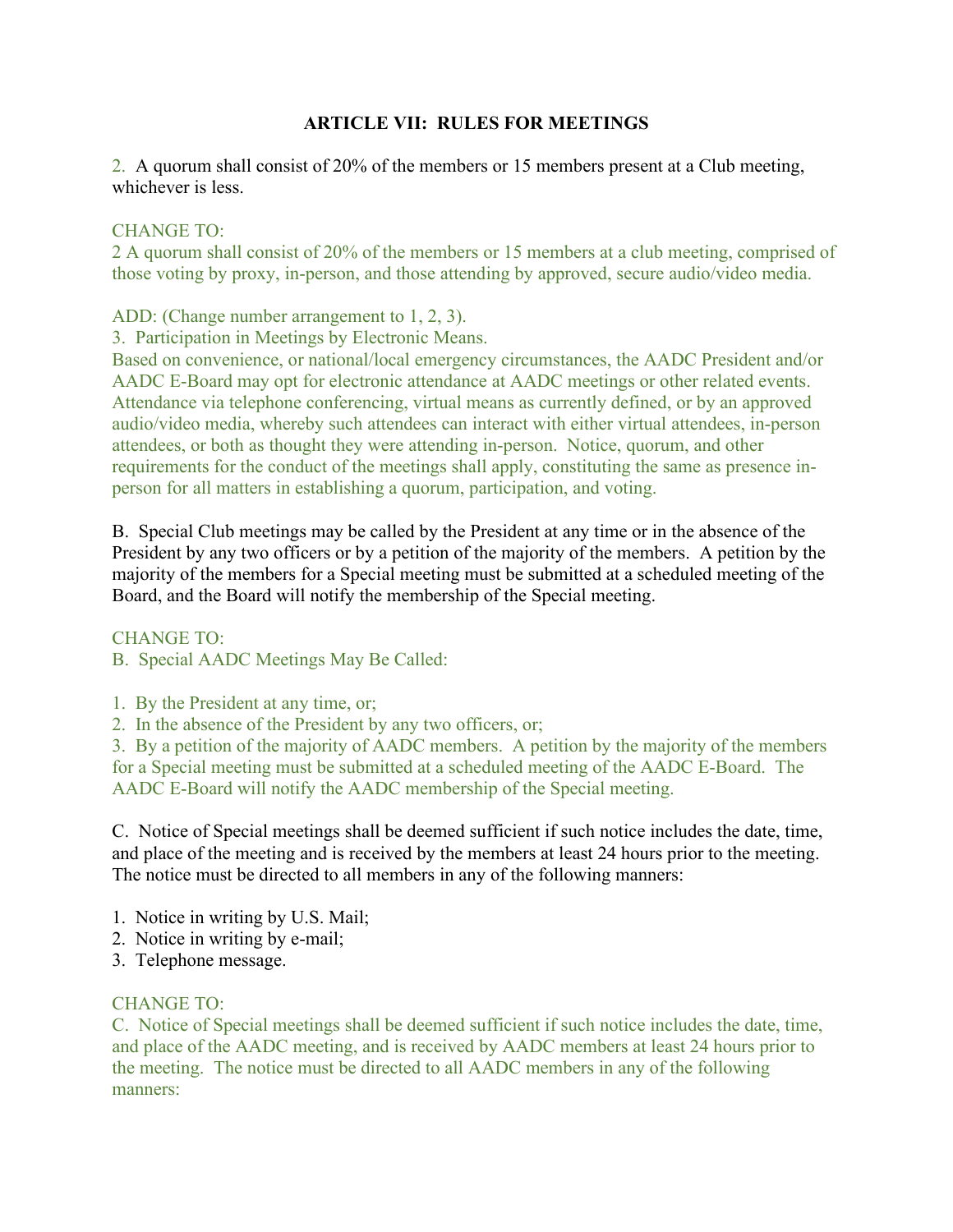- 1. Notice in writing by U.S. Postal Service, or'
- 2. Notice in writing by email, or;
- 3. Telephone message.

D. To place an item on the agenda for a Regular membership meeting a member must make a verbal request, or submit a written request to the President or a Board member prior to the Club's regular monthly meeting. Written request may be sent via e-mail.

#### CHANGE TO:

D. To place an item on the agenda for a Regular AADC membership meeting a member must make a verbal request, or submit a written request, to the AADC President or an AADC E-Board member prior to the AADC's regular monthly meeting. Written request may be sent via email.

1. The request must include the presenter's name and a brief summary of the presentation.

2. The President or Board will review the request(s) and decide if the topic meets with the Club's purpose. Not all community activities are with the purview of the Club.

### CHANGE TO:

2. The AADC President or AADC E-Board will review the request(s) and decide if the topic meets with the AADC's purpose. Not all community activities are with the purview of the AADC.

3. If a member or guest has not been included on the agenda they may come to a Club meeting early, speak with the President and request to be put on the agenda. At the President's discretion the speaker may be allowed to speak and will be limited to 3 minutes.

#### CHANGE TO:

3. If an AADC member or guest has not been included on the agenda they may come to a AADC meeting early, speak with the AADC President and request to be put on the agenda. At the AADC President's discretion the speaker may be allowed to speak and will be limited to 3 minutes.

E. The Club shall use the most recent edition of the Newly Revised Roberts Rules of Order as a guideline for governing parliamentary procedure at all official meetings of the organization, provided they are not inconsistent with these Bylaws or the rules of the PCDCP.

#### CHANGE TO:

E. The AADC shall use the most recent edition of the Newly Revised *Roberts Rules of Order* as a guideline for governing parliamentary procedure at all official AADC meetings of the organization provided, they are not inconsistent with these By-Laws or the rules of the PCDCC.

F. The Club may suspend the order of business for emergency business. CHANGE TO:

F. The AADC may suspend the order of business for emergency business. ADD: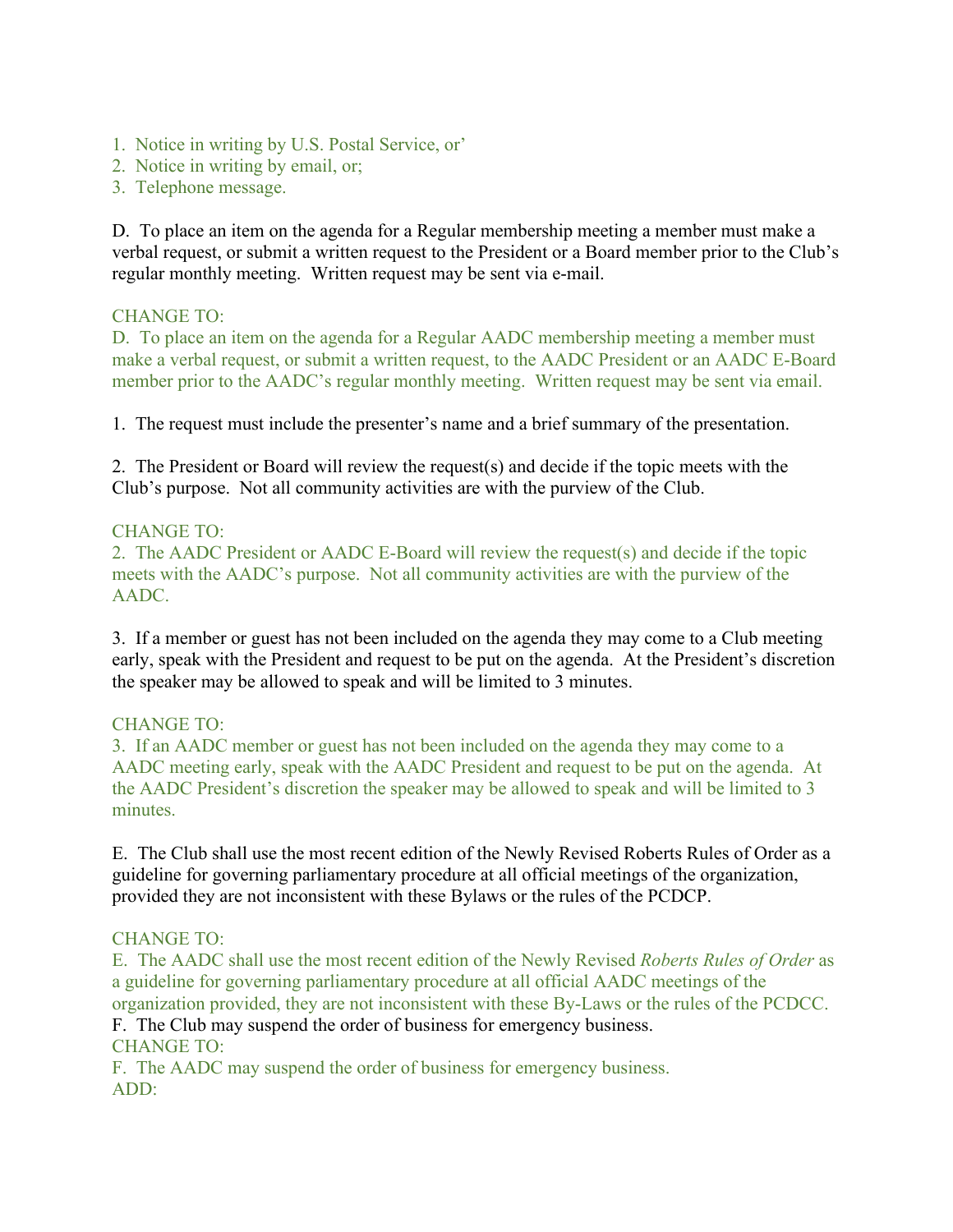G. The AADC President may reschedule a monthly meeting due to Democratic calendar event conflicts.

# **ARTICLE VIII: MEMBERSHIP VOTING**

A. AADC Membership votes can be accomplished using one of the following four methods at the discretion of the AADC President:

1. Online voting via any method that is secure and ensures that only members can vote (e.g., AADC's membership software) and where a quorum has been established;

# CHANGE TO:

1. Online voting via any method that is secure, ensures online voters are verified AADC members, and once verified, entered in establishing a quorum for the AADC voting process.

2. Secret paper ballots at a Club meeting where a quorum has been established and counted by two AADC officers who agree on the count;

# CHANGE TO:

2. For voting at an AADC meeting once a quorum has been established: 50%+1 of all AADC members present in person, via AADC secret paper ballot, approved secured electronic audio/video media, or by proxy at the time of the vote.

3. Raised hands at a Club meeting where a quorum has been established and counted by two AADC officers who agree on the count;

# CHANGE TO

3. Raised hands at an AADC meeting where a quorum has been established and counted by two AADC officers who agree on the count;

4. Voice vote at a Club meeting where a quorum has been established with the result determined by one AADC officer;

# CHANGE TO

4. Voice vote at an AADC meeting where a quorum has been established with the result determined by one AADC officer; or

# ADD:

5. By an AADC approved method to cast a vote by Proxy.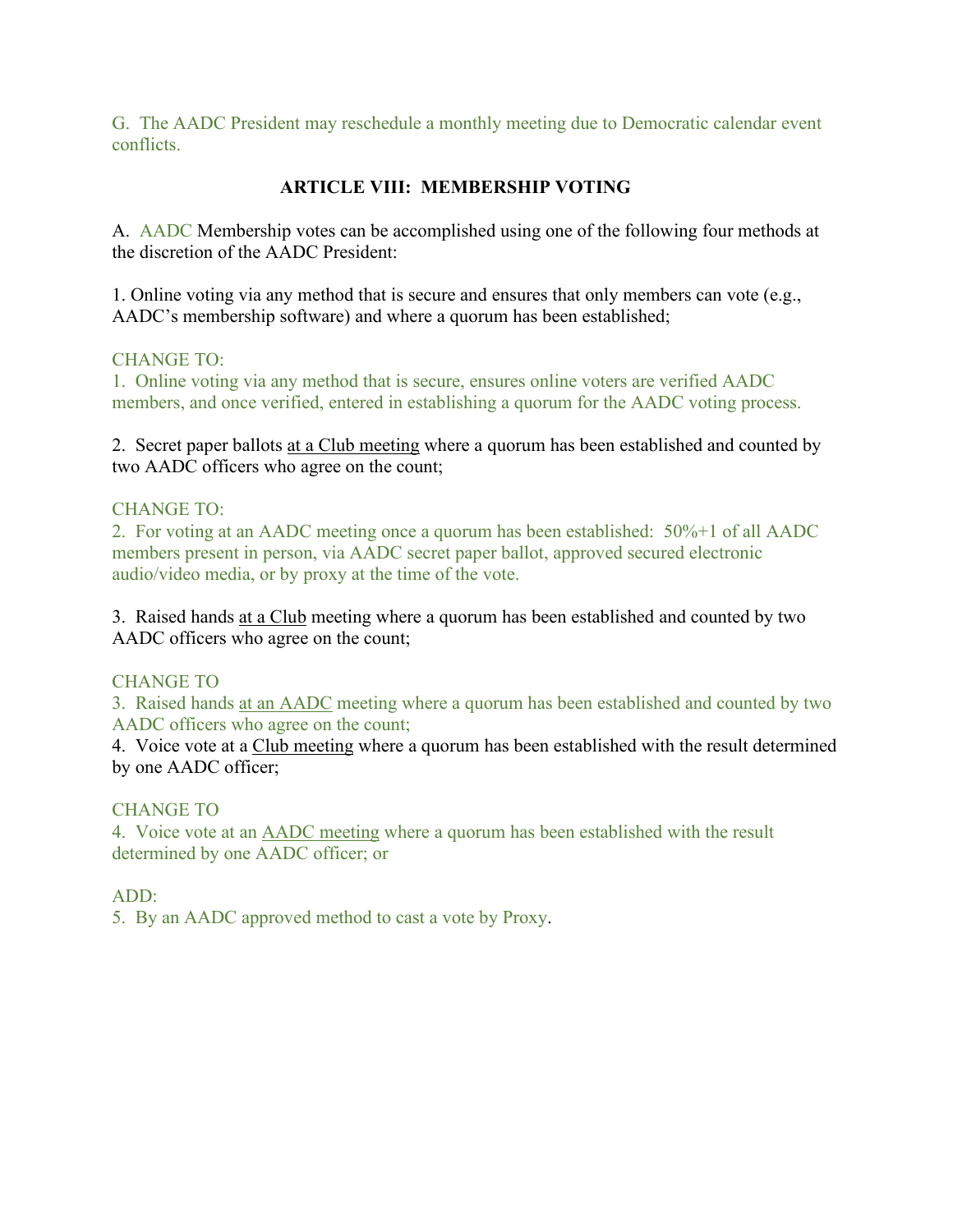B. Unless otherwise specified, a majority vote shall be considered the following depending on the form of the vote:

1. For voting online:  $50\% + 1$  of <u>all members</u> who voted or;

### CHANGE TO:

1. For voting online: 50% + 1 of all AADC members who voted or;

2. For voting at a Club meeting:  $50\% + 1$  of all members present at the time of the vote.

#### CHANGE TO:

2. For voting at an AADC meeting: 50% + 1 of all AADC members present in-person, via AADC approved secured electronic audio/video media, or by proxy at the time of the vote.

C. Notice of any matter that is to be submitted to online voting shall be provided to the membership as follows:

### CHANGE TO:

C. Notice of any matter that is to be submitted to online voting shall be provided to the AADC membership as follows:

1. Notice of an online vote shall be given to all members by email to the members not less than fifteen (15) days prior to the first opportunity to vote online;

# CHANGE TO:

1. Notice of an online vote shall be given to all AADC members by email to the AADC members not less than fifteen (15) days prior to the first opportunity to vote online;

2. The period during which online votes may be made shall be not less than ten (10) days and the dates on which voting will be open and the date on which voting will be closed must be contained in the notices described in subparagraph above.

#### CHANGE TO:

2. The period during which online votes may be made shall be not less than ten (10) days and the dates on which voting will be open and the date on which voting will be closed must be contained in the notices described in subparagraph Article VIII C1.

#### ADD:

D. A member may vote by proxy by appointing in writing, a member to vote on her/his behalf. The authorization must be signed by the person giving the proxy and shall designate the agent by name and specify the item or items on which the proxy holder may vote and must specify the date of the meeting at which the proxy may be exercised.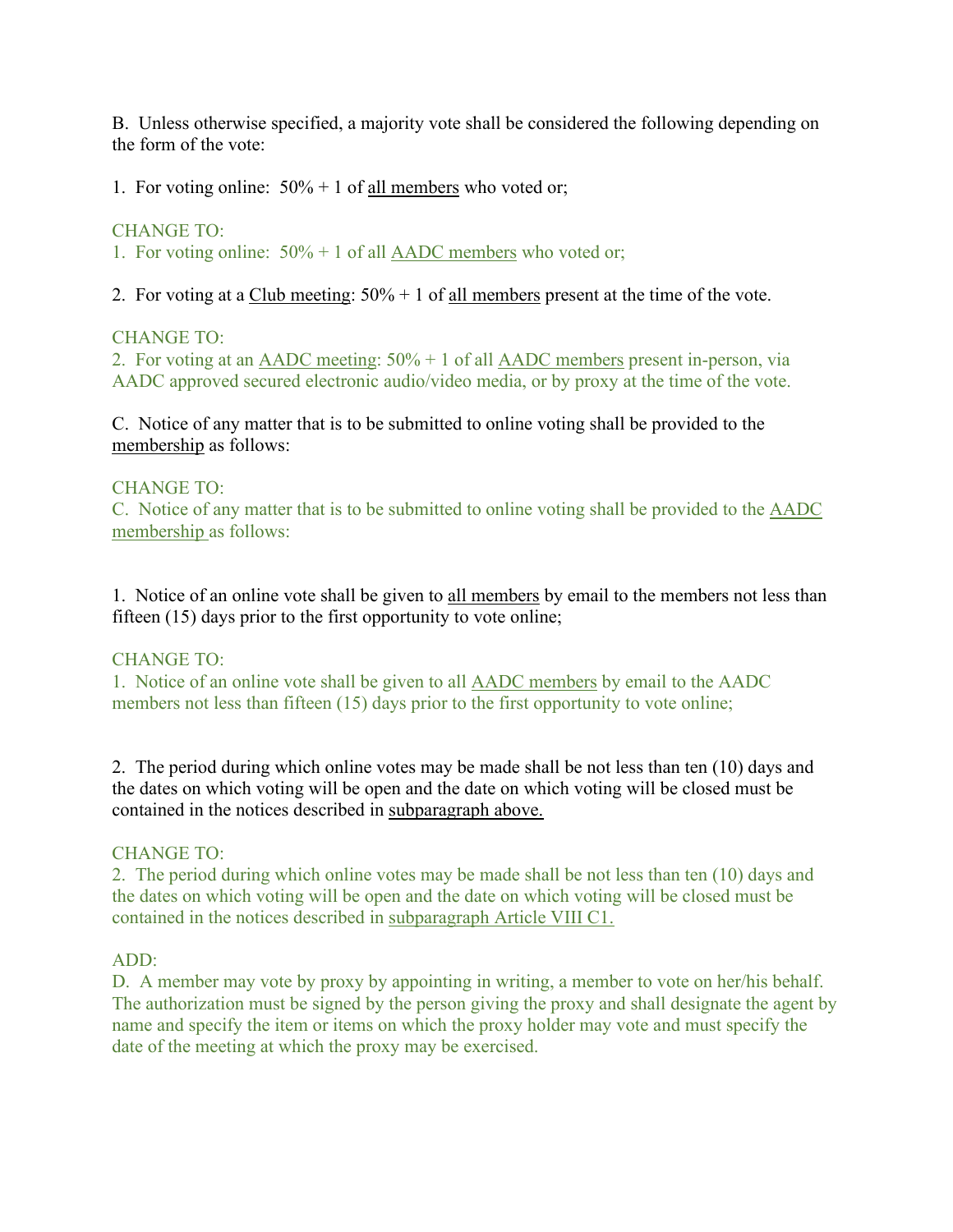# **ARTICLE VIX: EXECUTIVE BOARD**

### **CHANGE TO: ARTICLE IX: EXECUTIVE BOARD**

A. The Executive Board (the Board) shall be comprised of the four officers of the Club, as follows: The President, Vice President, Secretary, and Treasurer; the Chairs of AADC's Standing Committees (currently five Chairs; and our PCDP Representative. Each Board member and Chair shall have one vote. In the event a Committee has Co-Chairs, each Co-Chair shall have one-half vote.

#### CHANGE TO:

A. The AADC Executive Board (Referred to hence as "The Board"), shall be comprised of the following:

1. Four Officers President Vice President **Secretary** Treasurer 2. Standing Committee Chairs, each representing one of five current committees. 3. PCDCC Representative

#### ADD:

B. Each AADC Board member and Standing Committee Chair shall have one vote during an AADC E-Board meeting. If a Standing Committee Chair is unable to attend an AADC E-Board meeting, and if this committee has a co-chair, the co-chair can vote during these proceedings. The co-chair's vote will count as a one-half vote (1/2).

#### CHANGED LETTER SEQUENCE FROM B – F TO C – I DUE TO ADDITION OF ITEM B:

C. In order to be eligible to serve on the Board a member must be in good standing and have been a member for no less than three (3) months.

D. The quorum for meetings of the Board shall consist of a majority of the sitting members of the Board. All decisions by the Board shall be determined by the majority of those present at the Board meeting. In the event of a tie vote, the absent members of the Board shall be polled and the final vote recorded by the Secretary.

E. Emergency expenditures, to a maximum of \$250, may be authorized upon agreement by the majority of voting Board members. A good faith effort shall be made to poll all Board members. Expenditures approved by the Board shall be reported to the membership at the next membership meeting.

#### CHANGE T0:

Expenditures to a maximum of \$500 may be authorized upon agreement by majority of the voting board members. Expenditures in excess of the proposed annual budget approved by the Board shall be reported to the membership at the next membership meeting.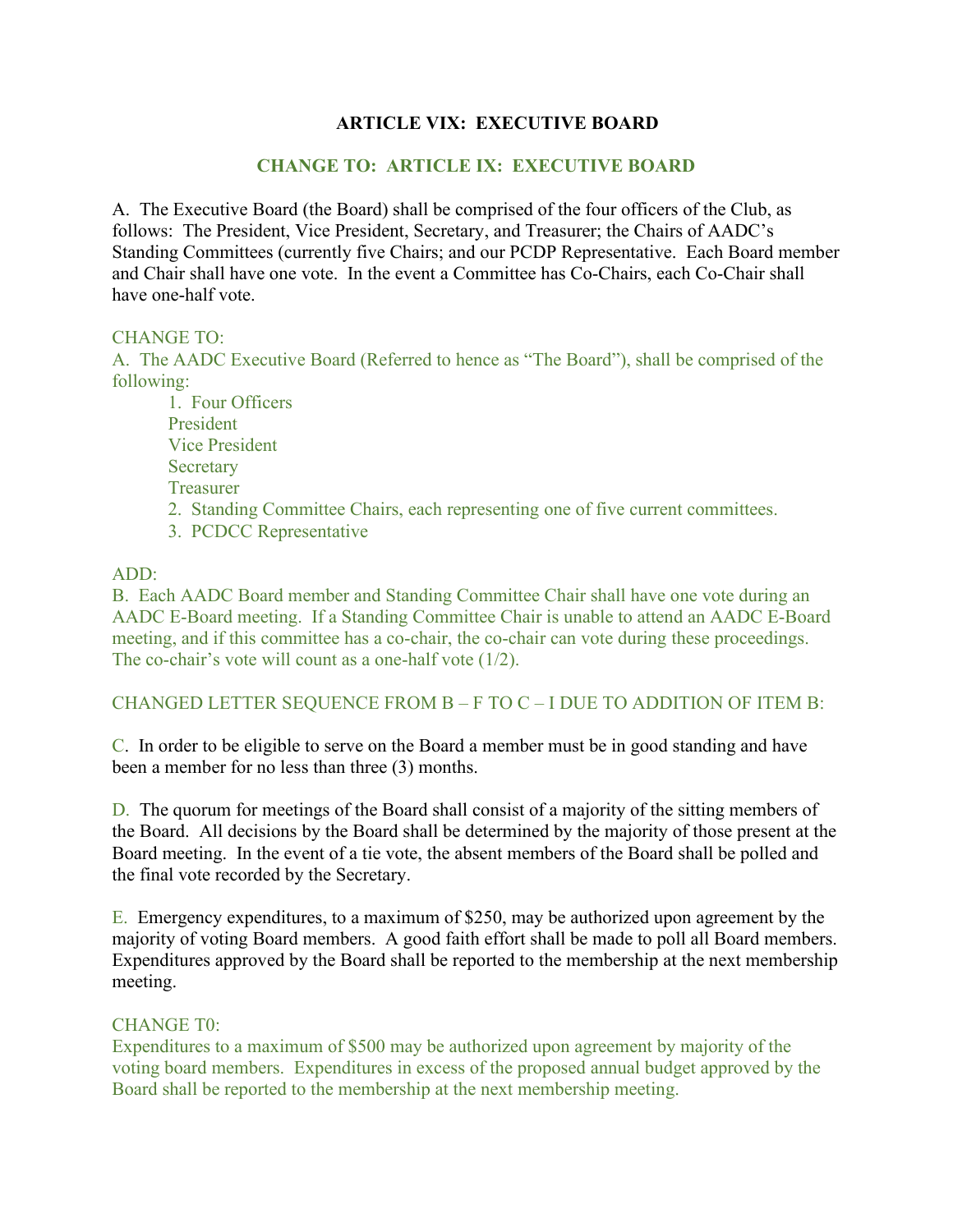F. Meetings of the Board shall be open to the membership unless the Board, by a majority vote, calls for a closed session.

F. Attendance at all regularly scheduled Board and Club meetings is required unless excused by the President or the majority of the Board. Three unexcused absences by any member of the Board at regularly scheduled Board or Club meetings may result in removal of that member of the Board. Removal will be by the majority vote of the Board.

# CHANGE TO:

G. Attendance at all regularly scheduled Board and AADC meetings is required unless excused by the President or the majority of the Board. Three unexcused absences by any member of the Board at regularly scheduled Board or AADC meetings may result in removal of that member of the Board. Removal will be by the majority vote of the Board.

# **ARTICLE XII: SELECTION OF CLUB REPRESENTATIVE TO THE PCDCC**

A. As per the bylaws of the PCDP, the Club will be allowed a single representative Club rep) with a single vote on the PCDP. An alternate to the representative is also permitted.

### CHANGE TO:

A. According to the Placer County Democratic Central Committee (PCDCC) By Laws, the AADC is allowed to have a single representative to the PCDCC.

- 1. The AADC representative to the PCDCC shall serve a term for one year, starting January 1.
- 2. The AADC representative is allowed a single vote on the PCDCC.
- 3. An Alternate to the AADC representative to the PCDCC is permitted.

B. The Club rep to the PCDP shall be elected upon the expiration of the term of the outgoing representative. The Club rep will be allowed to choose his/her alternate as outlined in the bylaws of the PCDP.

# CHANGE TO:

B. The AADC representative to the PCDCC shall be appointed by the AADC President upon the expiration of the representative's term. The appointed AADC representative to the PCDCC will be allowed to choose his/her alternate as outlined in the PCDCC By Laws.

# **ARTICLE XIV: ENDORSEMENTS AND CAMPAIGN CONTRIUTIONS**

B. The California Democratic Party's 2022 Pre-Endorsement Conference allows for one caucus vote for every 20 AADC members in good standing within an Assembly District. Due to the tight timeline for 2018 delegate identification, AADC's selection for these Pre-endorsement Conference delegates will be first by Board Members, then by Committee Chairs, then by individual AADC Members as selected by the AADC President for their activism in future elections AADC plans to more democratically select these delegates.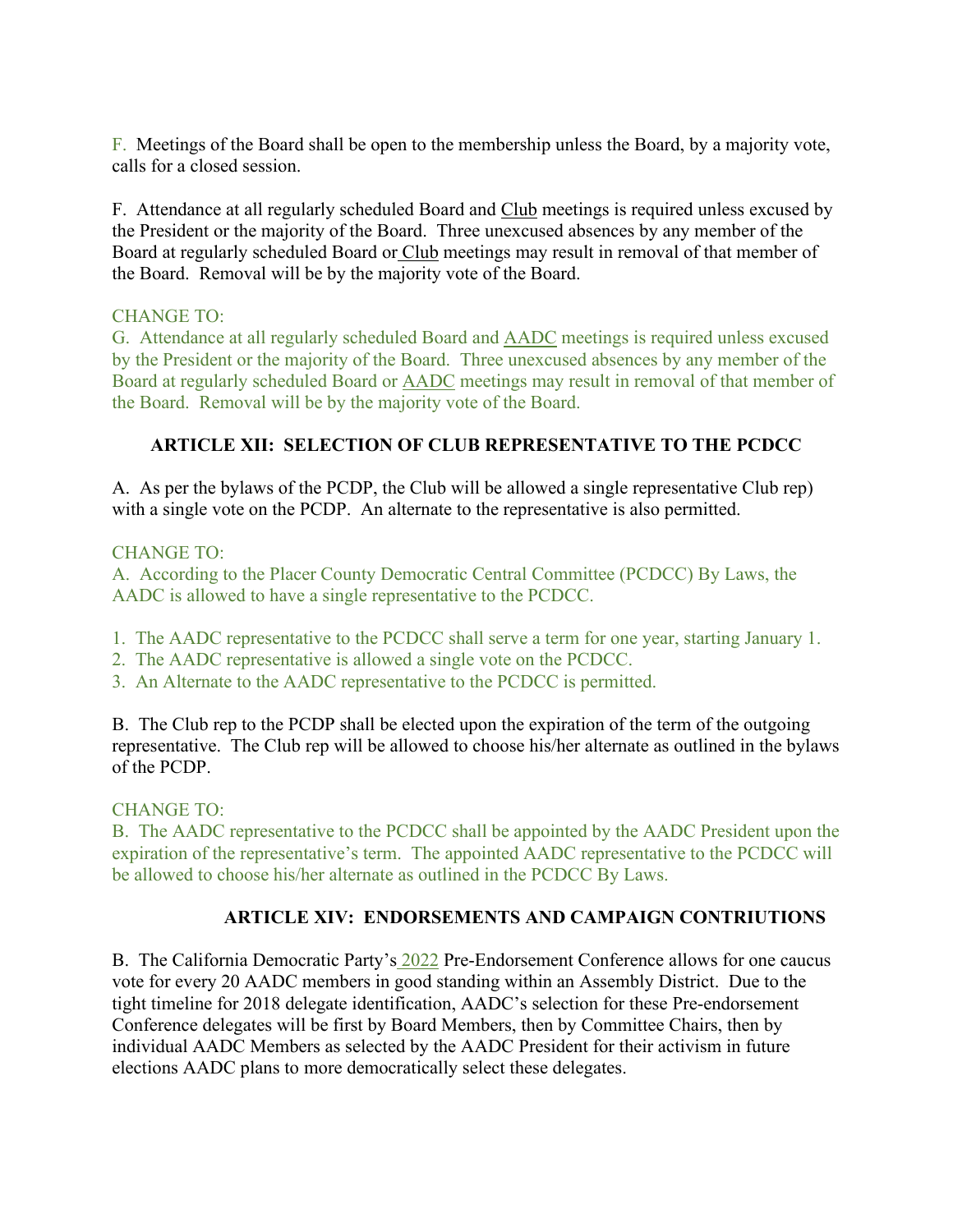### CHANGE TO:

B. The California Democratic Party's Pre-Endorsement Conference currently as of 2022 allows for one caucus vote for every 20 AADC member in good standing within an Assembly District. Unless amended by the PCDCC or AADC, Pre-Endorsement delegate identification and selection will be as follows:

- 1. AADC Board Members; followed by
- 2. AADC Committee Chairs; followed by

3. Individual AADC verified members selected by the AADC President based on activist participation.

G. The AADC may take out a paid advertisement supporting an endorsed candidate or supporting or opposing a political issue by approval of a majority vote of members in accordance with Article VIII.

### CHANGED TO:

G. The AADC may take out a paid advertisement for the following by approval of a majority vote of AADC members in accordance with Article VIII:

- 1. CADEM Endorsed Candidates.
- 2. Local candidates.
- 3. Support for CADEM endorsed legislation or issues, as well as those CADEM oppose.
- 4. Support or opposition of local issues.

# **ARTICLE XV: COMMITTEES**

A. Committees shall consist of the following Standing Committees, and Ad Hoc committees which the President or Board deems advisable to create. The Chairpersons of Standing Committees are encouraged to attend and participate in all board Meetings. The Chairpersons of all Standing Committees shall meet with their Committees at least once a month and shall report in writing on a monthly basis to the Board and General Membership.

#### CHANGED TO:

A. As of 2022, AADC has five Standing Committees. The AADC President or the Board may create an Ad Hoc Committee when deemed advisable. The Chairpersons of all Standing Committees shall meet convene a meeting at least once a month, and shall report in writing, on a monthly basis. To the AADC Board and the AADC General Membership.

B. Committee chairpersons are appointed by the President, with the advice and consent of the Board. Committee Chairpersons serve at the pleasure of the President.

# CHANGED TO:

B. Committee Chairpersons are appointed by the AADC President, under the advisement and consent of the Board, and serve at the pleasure of the AADC President.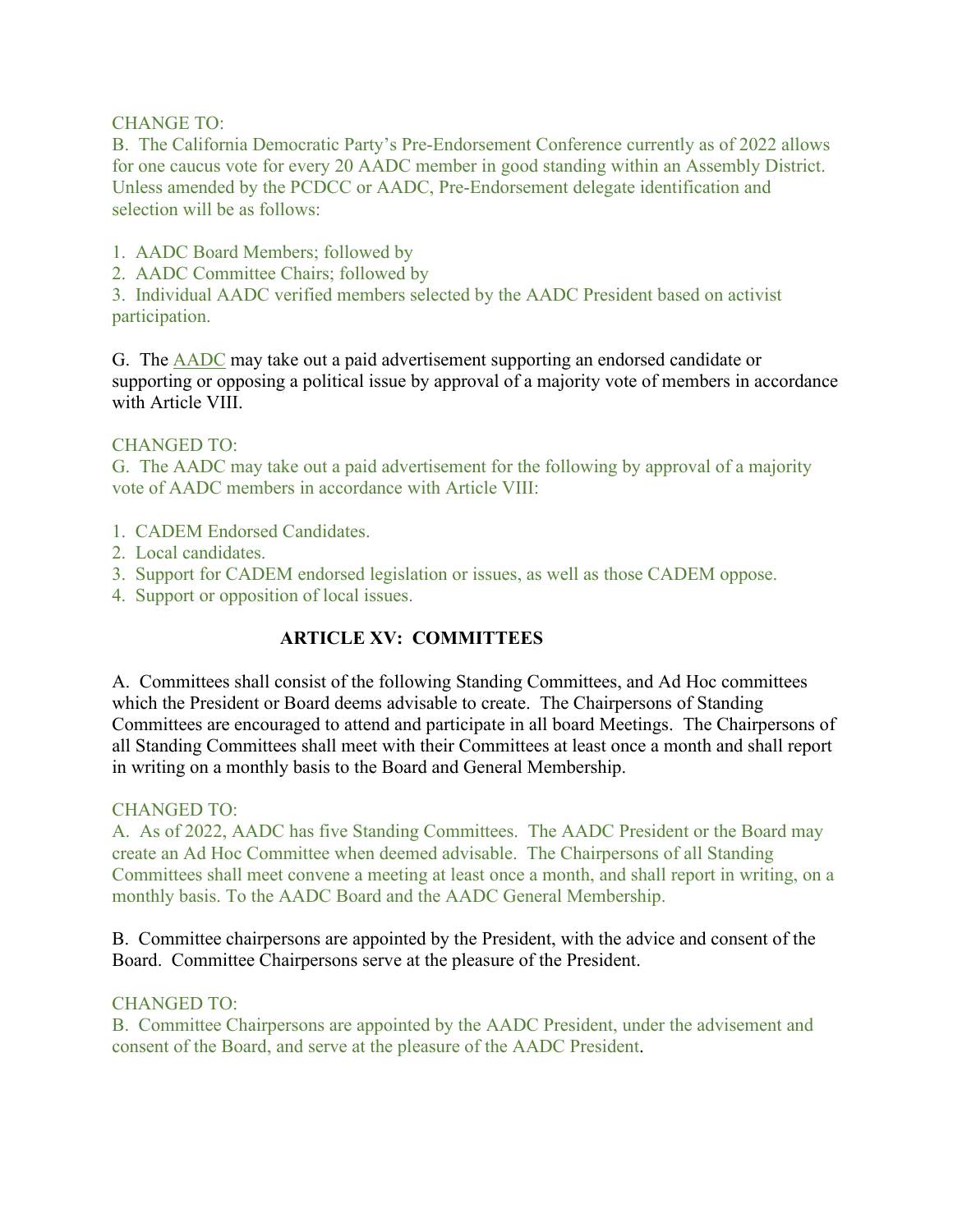### **ARTICLE XV: COMMITTEES**

A. Committees shall consist of the following Standing Committees, and Ad Hoc committees which the President or Board deems advisable to create. The Chairpersons of Standing Committees are encouraged to attend and participate in all board Meetings. The Chairpersons of all Standing Committees shall meet with their Committees at least once a month and shall report in writing on a monthly basis to the Board and General Membership.

#### CHANGED TO:

A. As of 2022, AADC has five Standing Committees. The AADC President or the Board may create an Ad Hoc Committee when deemed advisable. The Chairpersons of all Standing Committees shall meet convene a meeting at least once a month, and shall report in writing, on a monthly basis. To the AADC Board and the AADC General Membership.

B. Committee chairpersons are appointed by the President, with the advice and consent of the Board. Committee Chairpersons serve at the pleasure of the President.

### CHANGED TO:

B. Committee Chairpersons are appointed by the AADC President, under the advisement and consent of the Board, and serve at the pleasure of the AADC President.

3. **AADC FUNRAISING COMMITTEE** shall be a Standing Committee and shall be responsible for:

a. Creating and coordinating the Fundraising activities of the AADC other than membership dues. These activities may include but not be limited to the Annual Fall Fundraising Event, rummage sales, raffles, and casino nights, exhibitions of films, prominent speakers and musical performances when they are presented as Fundraising events. This committee is charged to use imaginative ways to raise money that further the goals of the Club and comport to California and Federal Law.

CHANGED TO: Eliminate the word, "raffle."

# ADD:

6. Youth Outreach Committee shall be responsible for:

a. AADC will focus efforts on contacting young Democrats, encouraging them to register to vote, and educate them our Democratic organization. b. AADC will recruit and advise young Democrats on participating in community efforts on issues of common interest.

# **ARTICLE XVII: AMENDMENTS AND REVISIONS**

2. If the vote is to be taken at a AADC meeting: